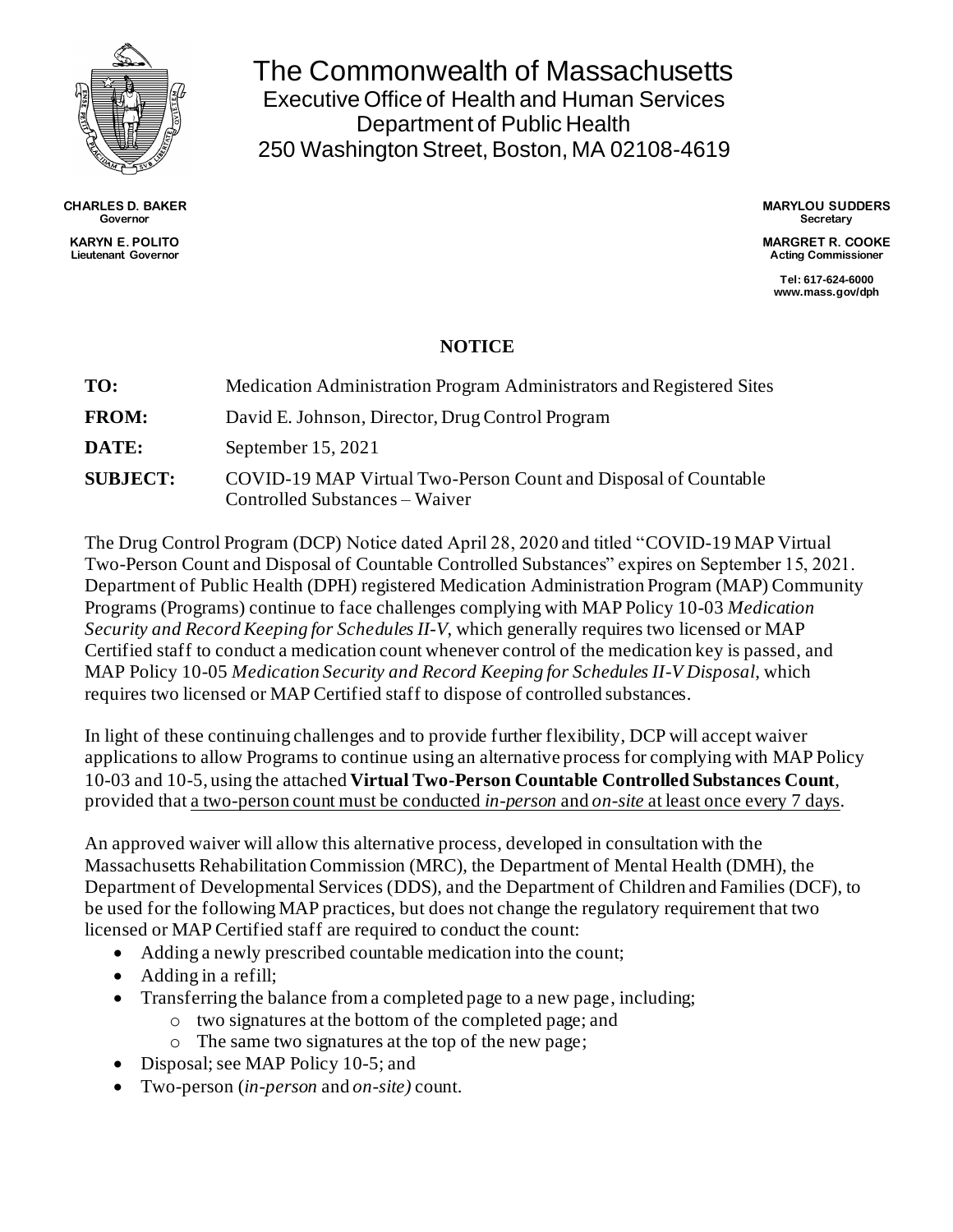DCP recognizes that a Program's need for a waiver may arise urgently and will accept a waiver request up to 48 hours after the Program begins using the alternative process. Note that the term of each approved waiver may be limited to the time necessary to achieve a staffing level sufficient to comply with MAP Policy 10-03 and 10-5.

This alternative count process may be adapted to accommodate the other associated processes as well. If you have any questions please contact your MRC, DDS, DMH or DCF MAP Coordinator.

### Attachments:

- COVID-19 Virtual Two-Person Count Waiver Application Template
- COVID-19 Virtual Two-Person Countable Controlled Substances Count (alternative process)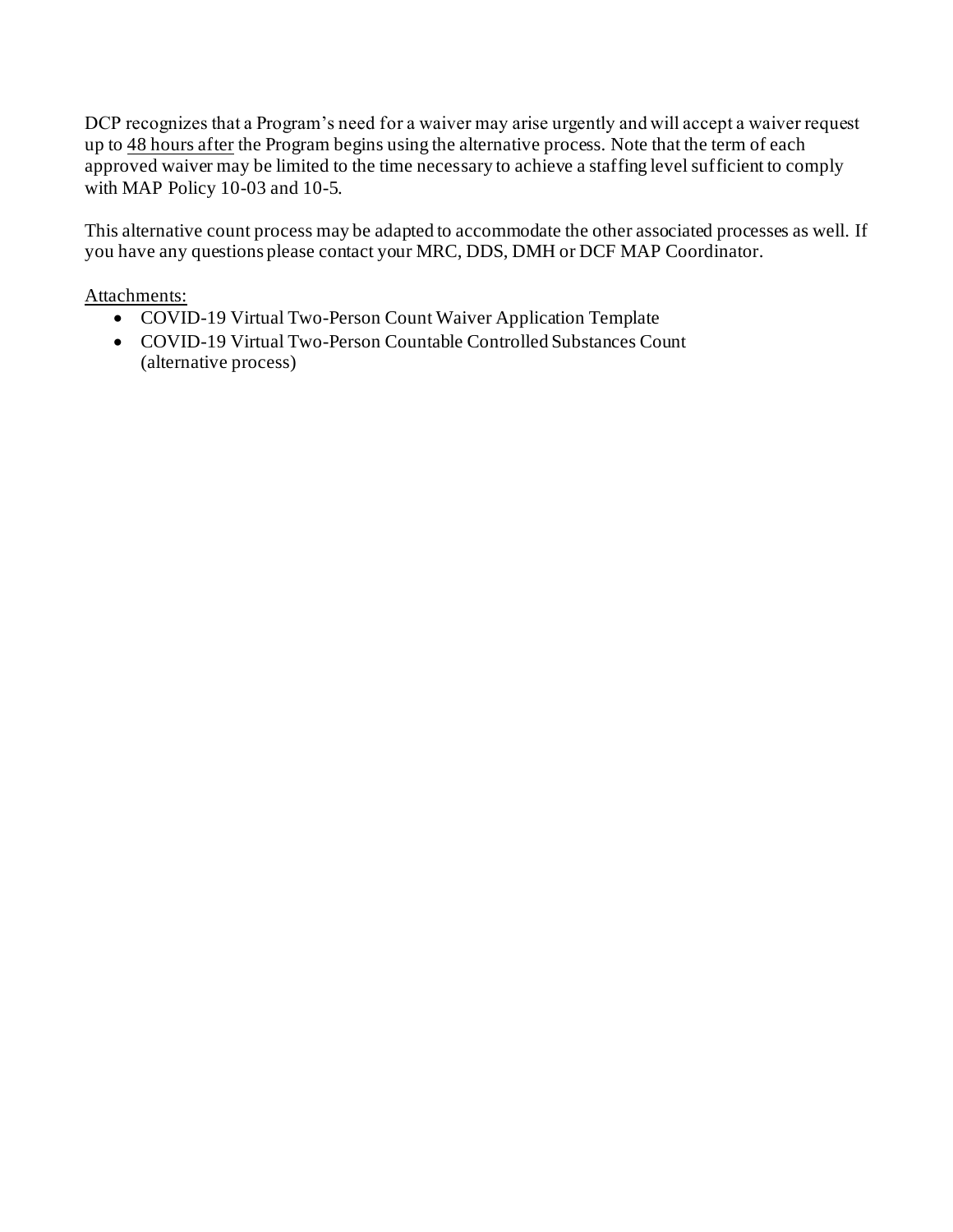# **COVID-19 Virtual Two-Person Countable Controlled Substances Count**

Virtual Counting – Conditions of Eligibility

- 1. Two licensed/Certified staff persons are not going to be on-site when the responsibility of the control of the medication key needs to be passed;
- 2. A two-person count has been conducted in-person within the preceding seven days;
- 3. One licensed/Certified staff member is on-site; and
- 4. One licensed/Certified staff member is available remotely.

### Virtual Counting – Required Equipment

To conduct a virtual two-person count with one on-site and one remote licensed/Certified staff person using FaceTime or other similar, secure virtual web-based platform (VWP):

- 1. Each staff member must have a wifi-enabled computer, laptop or smart phone with a microphone and a camera capable of generating a live video feed; and
- 2. The VWP must be downloaded on each staff member's device prior to starting the count.

#### Virtual Counting – Process

Once connectivity of the VWP is established between the on-site and remote licensed/Certified staff members, the count should proceed as follows:

- 1. The on-site staff member will:
	- o unlock the (double) key lock box;
	- o remove all of the medication from the box; and
	- o open the Count Book to the Index.
- 2. Both staff members (on-site and remote) will:
	- o view the index page;
	- o use the index as the guide; and
	- o identify the first medication listed in the index to be counted.
- 3. The on-site staff member will:
	- o obtain the corresponding blister pack; and
	- o open the corresponding count sheet page.
- 4. Both staff members (onsite and remote) will:
	- o view the count sheet page; and
	- o view the pharmacy label.
	- o the count sheet and the pharmacy label must include the following matching information:
		- $\blacksquare$  the individual's name:
		- the medication name;
		- the medication strength; and
		- $\blacksquare$  instructions for use;
	- o view the amount of tablets listed in the "amount" (left) column; and
	- o view the number of tabs in the medication blister pack.
	- both staff members will confirm that these numbers agree.
	- o examine the blister pack carefully for signs of tampering
		- remote staff will witness documentation of irregularities; and
		- on-site staff will notify the supervisor immediately of any irregularities.
- 5. If all information is in agreement, the on-site staff member will:
	- o place the medication container back into the (double) key locked box.
- 6. Both staff members will repeat steps 2-5 until
	- o all countable medications are accounted for; and
	- o all countable medications are secured into the (double) key locked box.